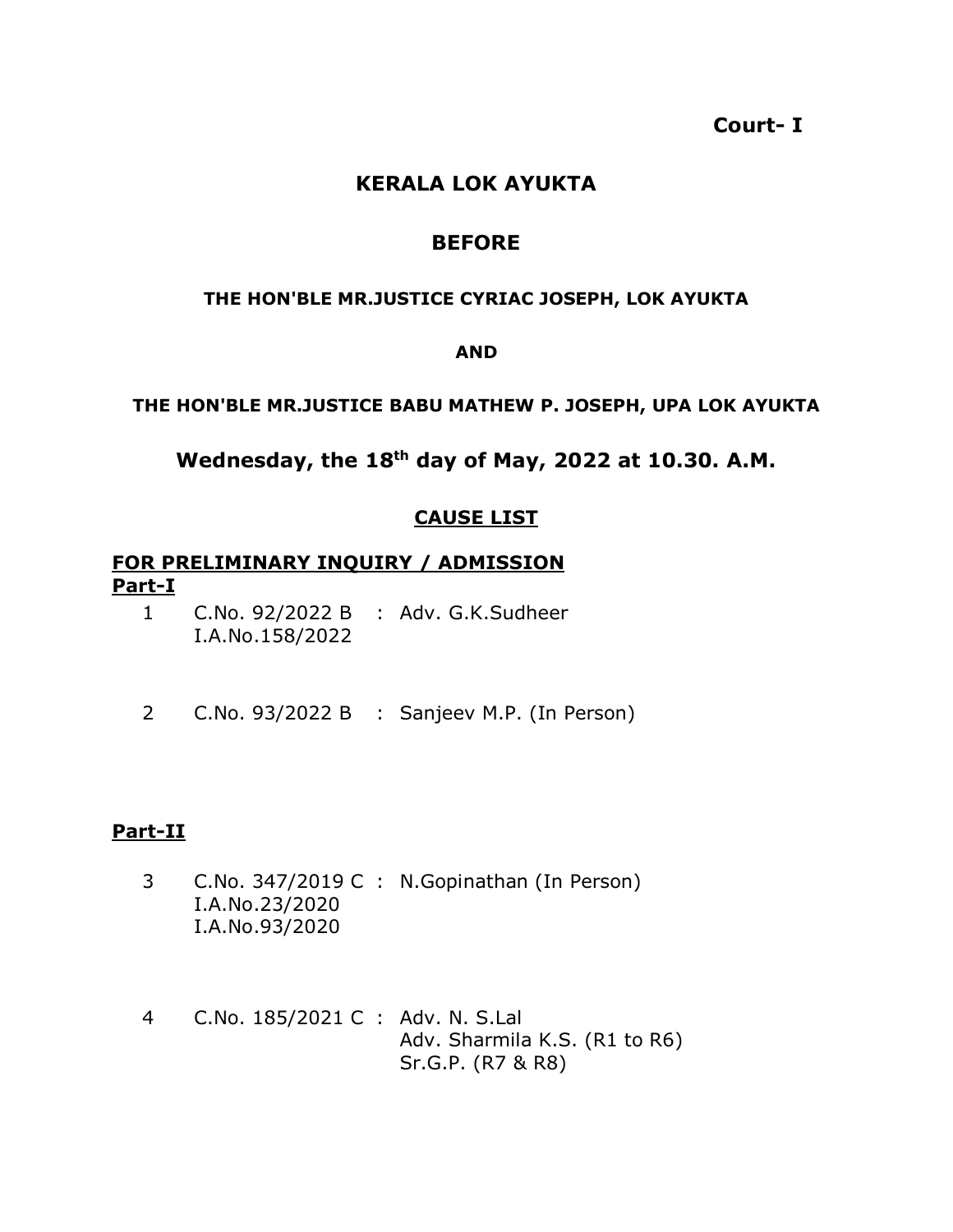- 5 C.No. 07/2022 A : Shaji C. Senan (In Person)
- 6 C.No. 202/2020 A : Adv. R.Kunjukrishnan Potti & I.A.No.311/2020 I.A.No.4/2021 I.A.No.16/2021 Adv. Suresh Babu K.G. Sr.G.P. (R1, R2) District Project Officer, Akshaya, Thiruvananthapuram (R3) (In Person)
- 7 C.No. 205/2019 A : Adv.Babu P. Pothencode I.A.No.359/2019 Sr.G.P. (R1 to R3) Adv.N.Vasu (R4) Adv. Ajith S.Nair (R5, R6, R7, R8, R10) N.M. Sirajudeen (R9) (In Person)

#### **PETITIONS**

- 8 I.A.No.151/2022 IN C.No.951/2017 D I.A.No.152/2022 : Adv.Mridul John Mathew & Adv.Jithu S.Babu Adv.B.Vasudevan Nair (R1,R2, R4 to R7,R10)
- 9 I.A.No.675/2019 IN C.No.1100/2015 B : Adv. E. Velappan Sr.G.P. (R1, R2) Adv. A.Abdul Kharim (R3, R4)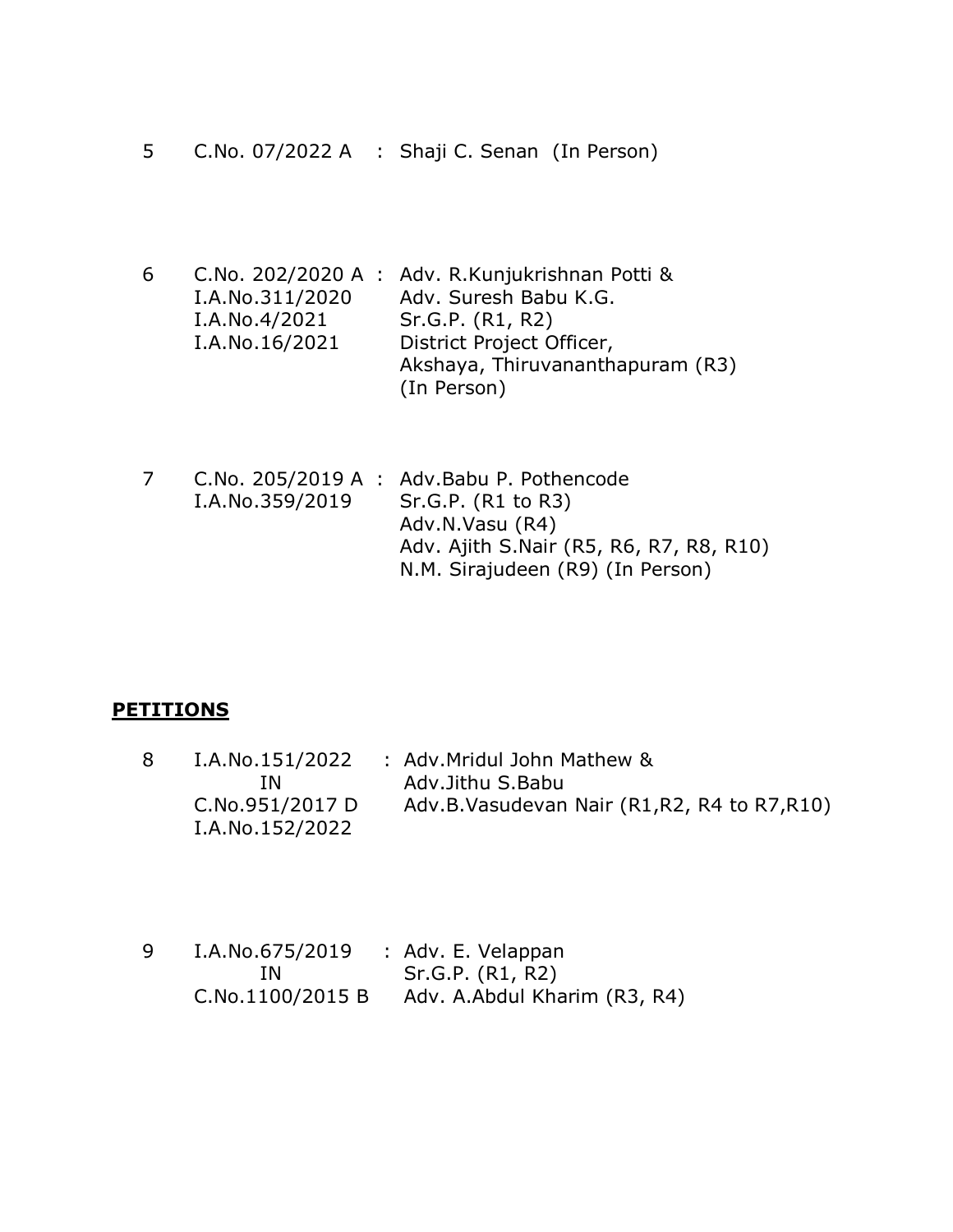# **FOR ACTION TAKEN REPORT/COMPLIANCE REPORT**

- 10 C.No.141/2020 C CCC No.2/2022 : Adv.S.Chandramohan Nair (In Person) Sr.G.P. (R1, R2)
- 11 C.No.19/2021 B : Adv. N.Anilkumar Sr.G.P. (R1, R2) Adv. Vithura K. Gopakumar, SC for KSEB (R3, R4)

# **FOR STEPS/EVIDENCE**

12 C.No.1083/2011 A I.A.No.48/2022 : Adv.Babu P.Pothencode Sr.G.P (R1 to R7) Adv.Manacaud A.Ratheesh (R8, R10 to R12) Adv.S.M.Rajeevan (R13) Adv.Bimal V.S. & Adv.Kiran P. Dev (R14) Adv.Kamaleswaram S. Manikantan Nair (R15)

# **FOR EXAMINATION OF WITNESSES**

13 C.No.398/2011 A : Adv.T.S. Mohanan Adv. Amaravila P. Venugopalan Nair (R1 to R7) Sr. G. P. (R8 to R11) Superintendent of Police, Kerala Lok Ayukta (Investigating Officer)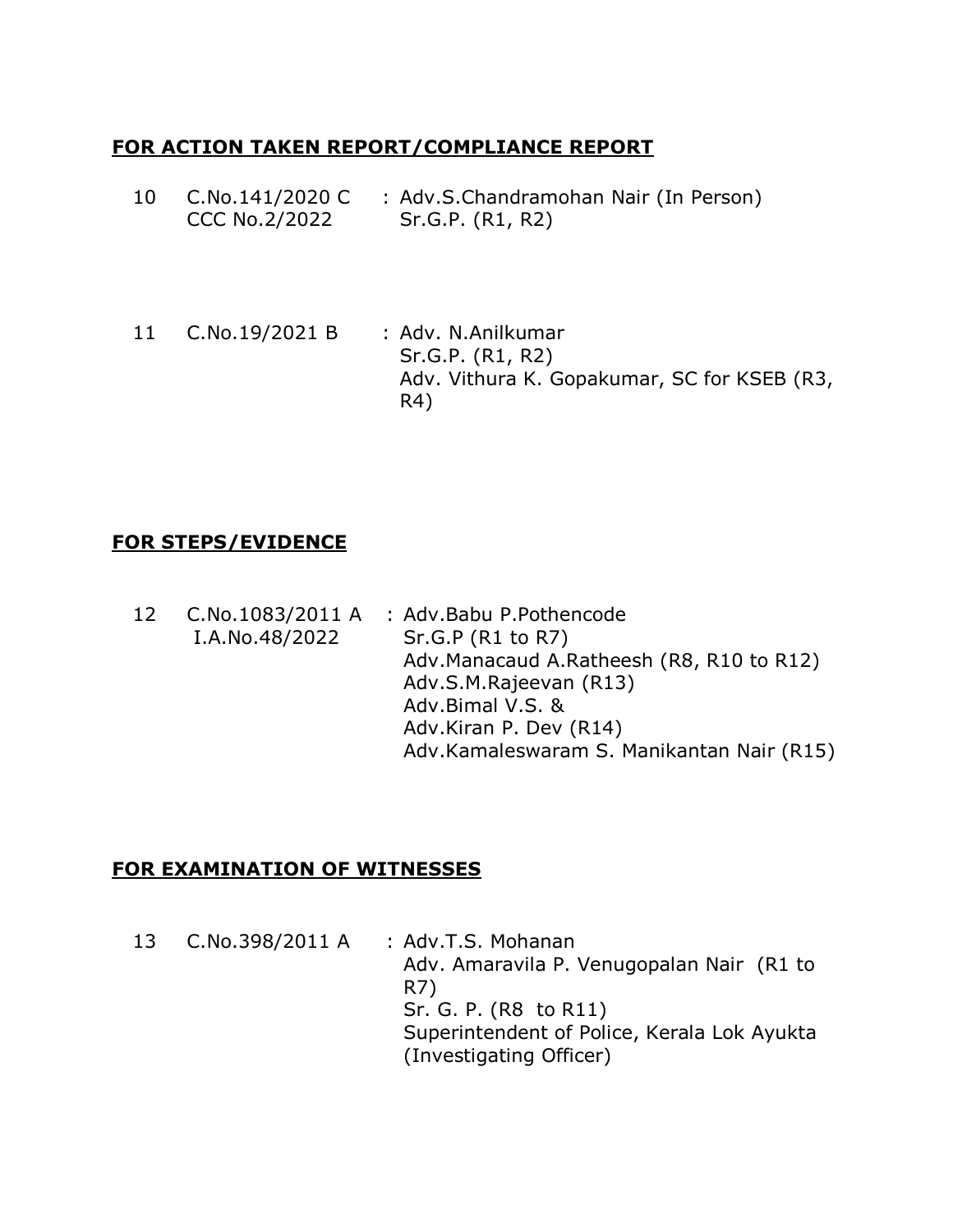## **FOR HEARING ON COMPLAINT**

| 14 | C.No.901/2018 C | : Adv.N.Anil Kumar<br>Sr.G.P (R1 to R3)                                                                                                   |
|----|-----------------|-------------------------------------------------------------------------------------------------------------------------------------------|
| 15 | C.No.378/2011 B | : Adv.J.C.Stephenson<br>Adv.T.L.Sreeram (R1, R2)<br>Sr.G.P (R3)<br>Superintendent of Police, Kerala Lok Ayukta<br>(Investigating Officer) |

16 C.No.896/2015 B : Adv.Vazhuthacaud R.Narendran Nair & Adv.Jithu S. Babu & Adv.Saji S.L. Sr.G.P (R1) Senior Accounts Officer, Office of the Accountant General (R2) (In Person)

\*\*\*\*\*\*\*\*\*\*\*\*\*\*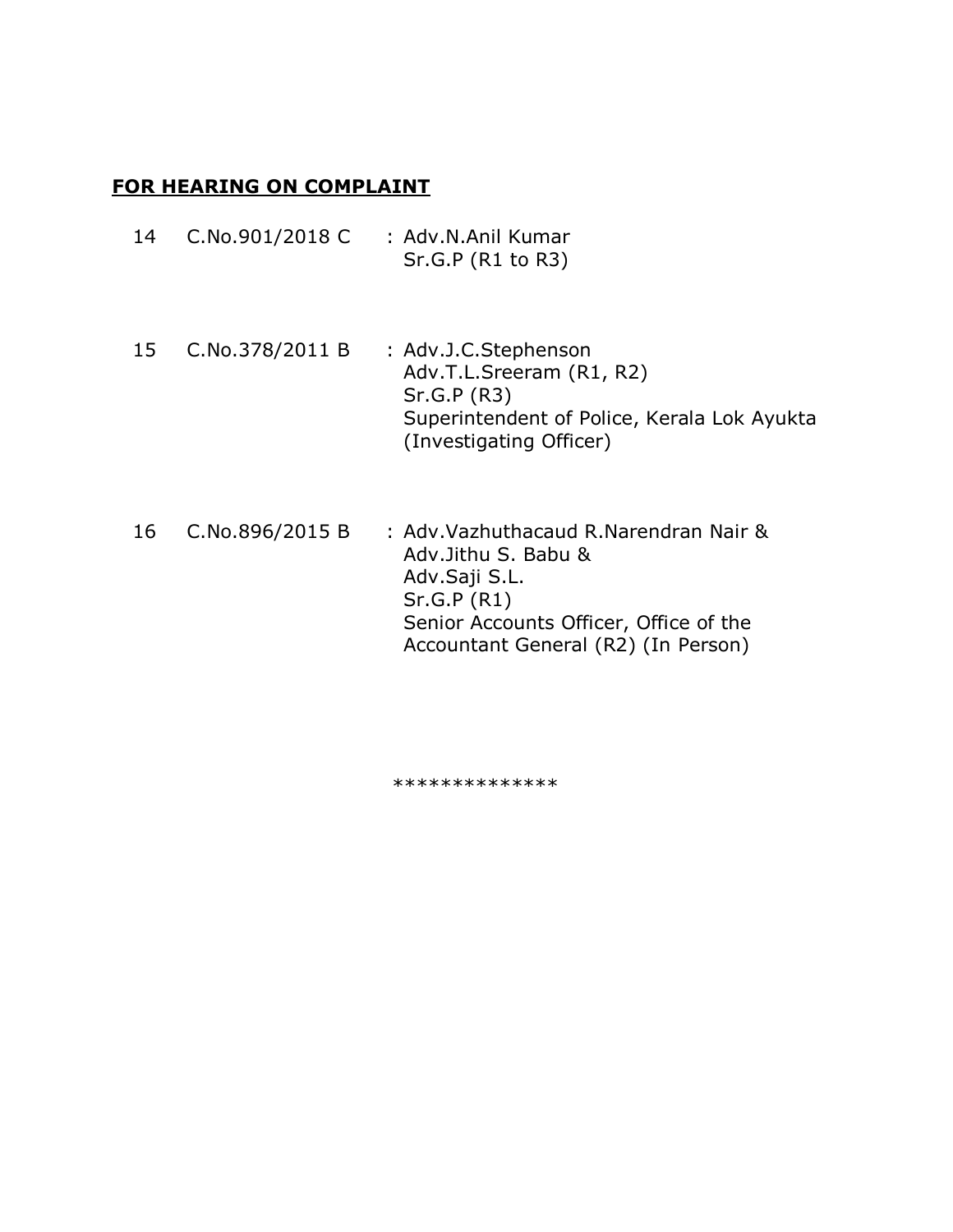### **COURT-II**

#### **KERALA LOK AYUKTA**

### **BEFORE**

## **THE HON'BLE MR.JUSTICE HARUN-UL-RASHID, UPA LOK AYUKTA**

# **Wednesday, the 18th day of May, 2022 at 10.30. A.M.**

#### **CAUSE LIST**

## **FOR PRELIMINARY INQUIRY / ADMISSION Part-I**

### Nil **FOR RETURN OF NOTICE/ APPEARANCES**

- 1 C.No. 22/2022 C : Adv. Seema R.
- 2 C.No. 48/2022 A : Adv.Kanjiramattom T.K.Siraj
- 3 C.No. 68/2022 C : Adv. Kanjiramattam T.K. Siraj
- 4 C.No. 78/2022 D : Elizabeth Elsa Simon (IN Person)

#### **PLEADINGS**

- 5 C.No. 84/2022 A : Amal V.S. (In Person)
- 6 C.No. 86/2022 A : S.S. Devanarayanan (In Person)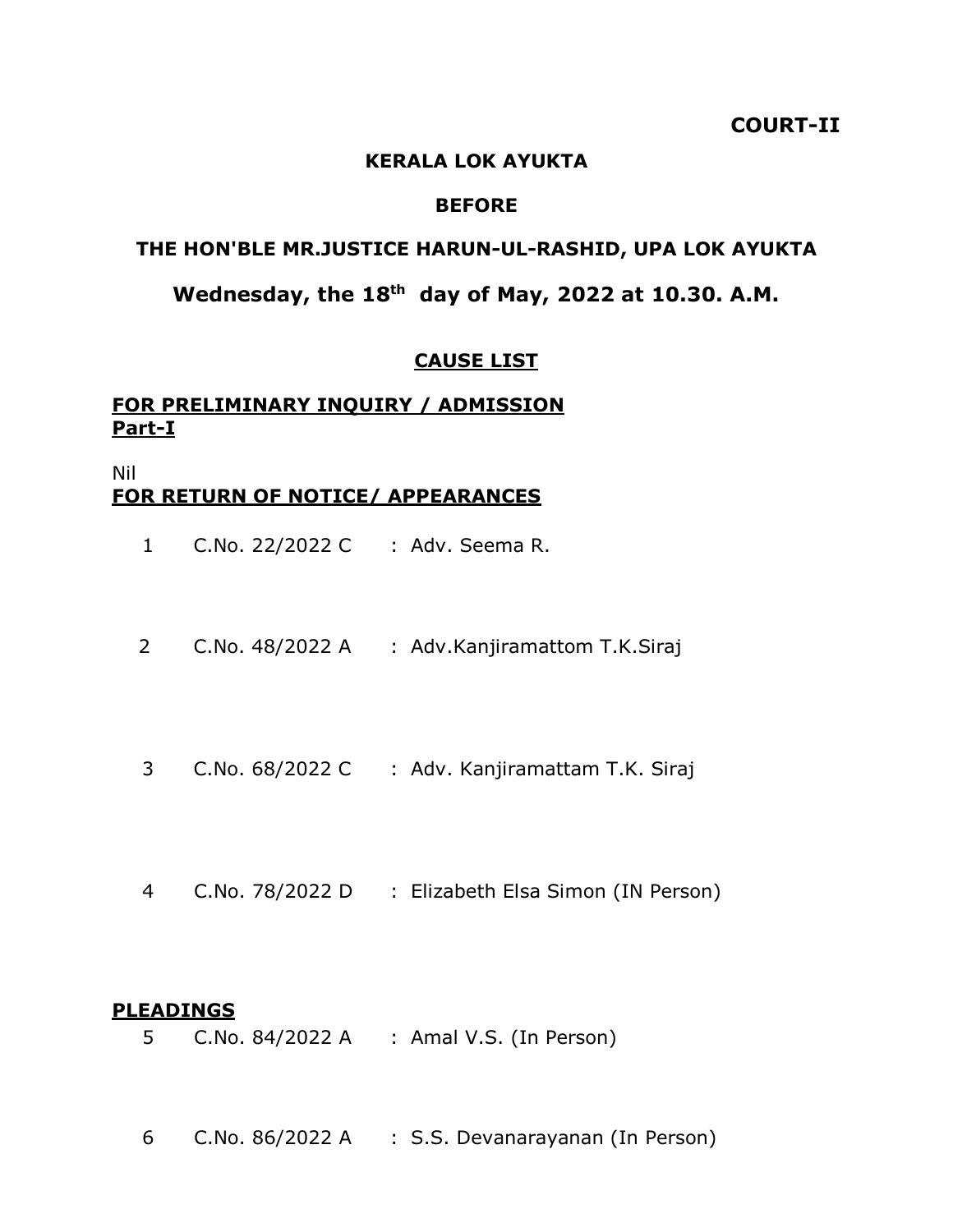- 7 C.No.198/2021 D : Adv.Rajaprathap S.J. Adv.Sugathan K. (R1 to R3) Adv.B.Vasudevan Nair (R4)
- 8 C.No.199/2021 D : Adv.Rajaprathap S.J. Adv.Sugathan K. (R1 to R3) Adv.B.Vasudevan Nair (R4)
- 9 C.No.283/2019 A (Not Admitted) : Adv.T.L.Sreeram Sr.GP (R1) Adv.Neyyattinkara P. Nagaraj (R2) Adv.P.S.Pradeep (R3) Adv.Krishna S. (R4)
- 10 C.No. 54/2021 B : Adv.G.Sudhakaran Nair Sr.GP (R1) Adv.C.S.Vijayachandran Nair (R2)

## **FOR STAY REPORT**

- 11 C.No.162/2021 A : Sujith S.P. (In Person)
- 12 C.No.115/2020 D : Adv. Rajaprathap S.J. Adv. Sugunan K. (R1 to R3) Adv.B.Vasudevan Nair (R4)